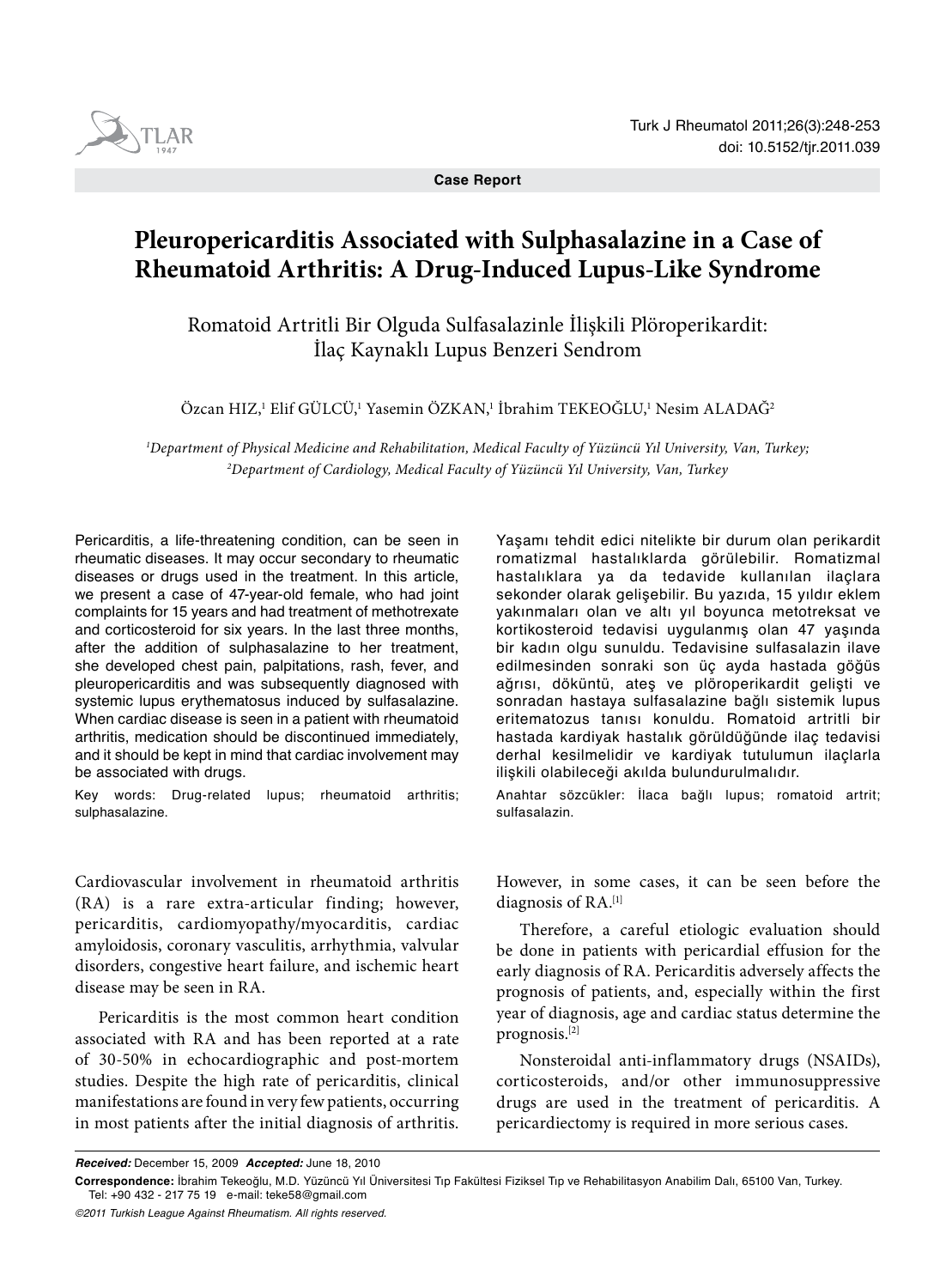Drug-induced lupus erythematosus (DILE) is defined as an entity characterized by clinical manifestations and immunopathological serum findings similar to those of idiopathic lupus, However, these are temporally related to continuous drug exposure and resolve after the discontinuation of the offending drug.

The typical laboratory profile of DILE consists of positive anti-nuclear antibodies (ANA) and antihistone antibodies, the latter being regarded as the serum marker of this subset.

Demonstration of ANA occurs in approximately two-thirds of the cases. Management is based on the withdrawal of the offending drugs. Topical and/or systemic corticosteroids and other immunosuppressive agents should be reserved for resistant cases.[3]

When the symptoms of pericarditis, chest pain, arthritis, arthralgia, rash, and fever are seen, a druginduced, systemic, lupus-like syndrome should be considered.[4-8]

In this article, we discuss the reasons for pleuropericarditis in a patient with RA.

## **CASE REPORT**

A 47-year-old female patient was admitted to the Yüzüncü Yıl University Faculty of Medicine cardiology clinic with complaints of shortness of breath and palpitations in August 2009. Medium to severe pericardial effusion was detected in an echocardiography examination. Suspecting cardiac tamponade, fluid was drained immediately and in the screening for pericardial effusion, leukocytosis (7200 leukosytes per mm. cub.) was determined. With the diagnosis of pericarditis, ceftriaxone and ciprofloxacin were started. However, no bacterial reproduction was seen in the patient's pericardial fluid or blood cultures. This appeared to be on account of pericarditis due to rheumatoid arthritis. The patient was conscious and cooperative. She had complaints of widespread joint pain, chest pain, shortness of breath, and palpitations. Three weeks after starting sulphasalazine treatment for fever, the patient developed a swollen nose and cheeks along with erythema on her back. These findings were followed by increased skin complaints when exposed to sunshine. Shortness of breath and palpitations developed afterward. An examination revealed pain, swelling, and increased temperature in the carpometacarpal and metacarpophalangeal joints along with a limitation of motion in the left knee. Ulnar deviation and swan-neck deformity were detected in both hands. Tests revealed a blood pressure of 90/60 mmHg and a cardiac pulse rate of 120/min. and a body core fever of 37 centigrate. In a laboratory examination, the following was discovered: leukocyte count 18000, Hgb: 11.5 g/dl, platelets: 365.000, erythrocyte sedimentation rate (ESR): 34 mm/hour, CRP: 18.5 mg/dl, GGT: 283 U/L (5-31), ALT: 40 U/L (0-31), AST 35 U/L (0-31), LDH: 730 U/L (240-480), RF: 141 IU/mL, and anti-CCP was found to be positive.

A chest radiograph showed an increased cardiothoracic index and medium to severe bilateral pleural effusion which was more pronounced in the posteroanterior right lung (figure 1).

In high resolution computed tomography (HRCT) there was linear atelectasis, and fibrotic changes were found which were more pronounced in the upper lobes of both lungs (figure 2). Mild to severe pericardial effusion



Figure 2. In high resolution computed tomography there, was linear atelectasis and fibrotic changes were found which Figure 1. Pulmonary X-rays (pre-treatment). were more pronounced in the upper lobes of both lungs.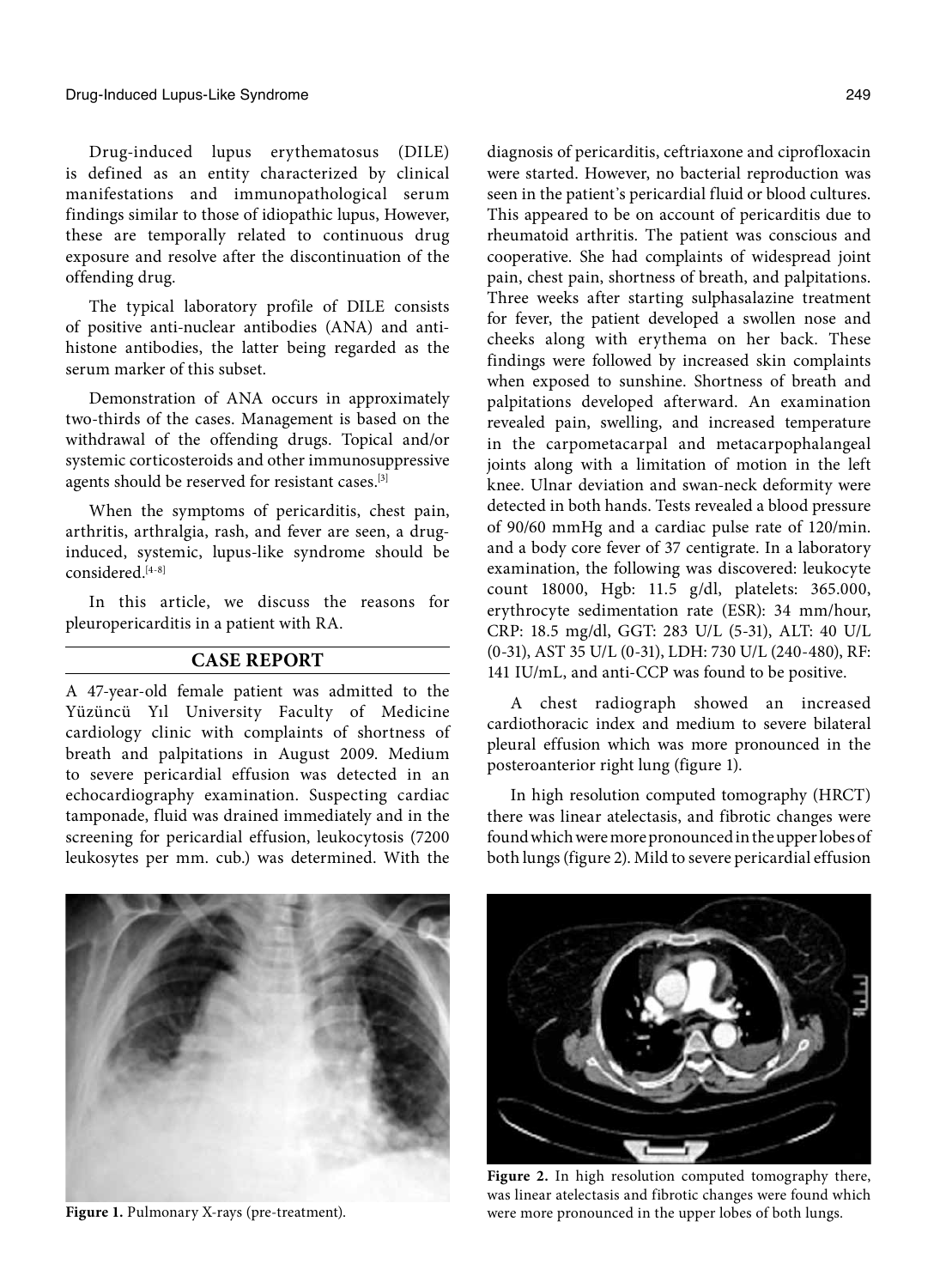250 Turk J Rheumatol



**Figure 3.** Mild to severe pericardial effusion is seen in echocardiography.

was seen in echocardiography (ECHO; figure 3). Three days after 20 mg intravenous prednisolone therapy, fluid accumulation was considered to be gradually decreasing in ECHO (figure 4).

In the light of present findings, it was thought to be a lupus-like syndrome due to the use of sulphasalazine. Twenty milligram intravenous prednisolone therapy was started, and sulphasalazine was discontinued. Five days later, the ECHO results were considered normal, and the patient was admitted to the rheumatology service to continue a rheumatology examination.

A second control of the laboratory analysis revealed the following: ESR: 34 mm/hour, CRP: 7.97 mg/L, WBC: 22.7, Hgb: 11.9 g/dl, RF: 37 IU/mL, platelets: 464.000, anti-CCP: positive, ANA: negative, anti-dsDNA: negative, and anti-histone antibodies: positive.



**Figure 4.** Three days after 20 mg intravenous prednisolone therapy, fluid accumulation was considered to be minimal in echocardiography.

The RA disease activity score (DAS) was calculated as 6.14. Predominant findings in hand X-rays were symmetric joint erosions in carpal bones along with ankylosis leading to contracture, joint space narrowing, cystic changes, and periarticular osteoporosis (figure 5).

In foot-ankle X-rays, periarticular osteoporosis, hallux valgus, and joint space narrowing had progressed to the ankylosis of tarsal bones (figure 6).

Pulmonary X-rays showed moderate and severe bilateral pleural effusion, more pronounced in the right lung, and an increased cardiothoracic index.

The pericardiocentesis fluid and blood cultures were negative, and the control ECHO was normal in the third and fifth days. The effusion had completely disappeared. Therefore, taking into account all clinical, radiological, and laboratory findings,





**Figure 5.** Hand-wrist radiographs. **Figure 6.** Both foot and ankle radiography.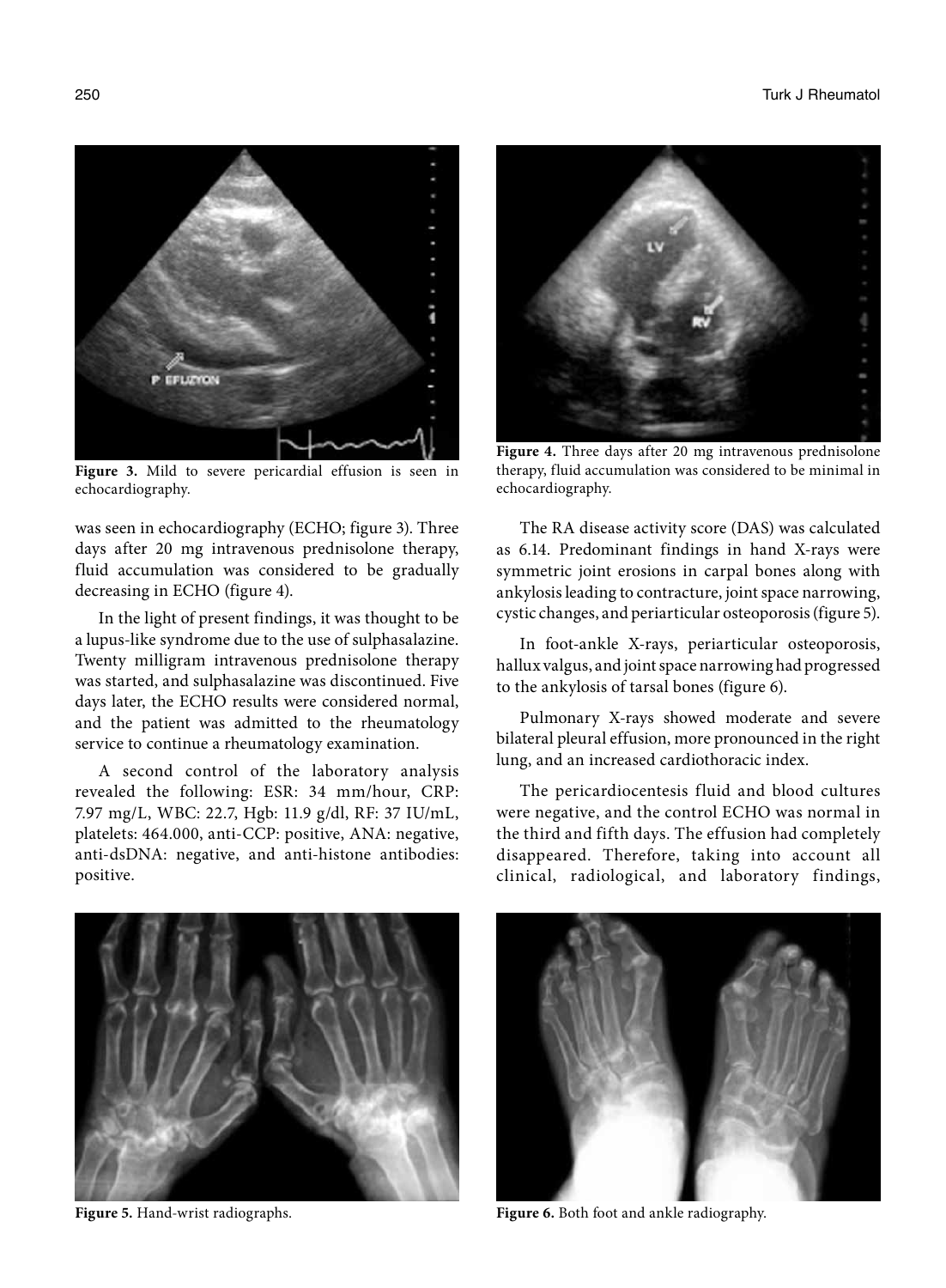

**Figure 7.** Pulmonary X-rays (Post-treatment).

the patient was diagnosed with DILE due to the use of sulphasalazine. Existing minimal pleural effusion was reported by the pulmonary disease department (figure 7). Liver enzyme and ferritin levels were normal. The other laboratory changes before discharge were as follows: leukocyte count: 18800/mL, Hgb: 12.7 g/dl, CRP: 3.84 mg/L, RF: 37 IU/mL (0-15), ESR: 22 mm/hour, anti-CCP: positive, ANA: negative, anti-histone antibodies: positive, and anti-dsDNA: negative. Urine analysis findings were within normal limits, and the DAS was calculated as 3.06.

Prior to discharge, the cardiac examination was normal. After discharge, prednisolone treatment was continued at 16 mg/day (orally), methotrexate at 15 mg/week (subcutaneously) along with folic acid at 5 mg/week.

#### **DISCUSSION**

Approximately 50 drugs that may cause lupus-like syndrome have been reported since 1970. Hydralazine, penicillamine, and procainamide are frequently blamed. Similarly, systemic lupus erythematosus (SLE) patients also have been reported as a result of sulfasalazine use.[9-15]

However, diagnosis of DILE in patients with RA is not easy. Because of this, RA and SLE can be found concomitantly.

Sulphasalazine is used quite widely in the treatment of inflammatory bowel disease and rheumatic diseases. It crops components of 5-acetyl salicylic acid and sulfapyridine. Side effects such as reversible sperm abnormalities, pancreatitis, hepatitis, hemolytic anemia (more common in glucose 5-phosphate dehydrogenase

deficiency), lung disease, rash, nausea, weakness, and fever can be seen  $[16,17]$ 

The underlying mechanisms of DILE caused by the use of sulphasalazine could not be fully illuminated in patients with RA.

In the literature, it is said to be a mechanism of pericarditis associated with sulphasalazine hypersensitivity reactions.<sup>[7-9,18]</sup> However, symptoms typically connected to pericarditis and hypersensitivity start within two weeks after treatment. Habal and Greenberg[19] presented the mechanism of pericarditis in a different way from other authors. They reported findings of pericarditis which occurred after increasing the dosage of sulphasalazine in patients who had been under treatment for 16 years for rheumatoid arthritis A dosage-related mechanism resulting in hypersensitivity reactions related to sulphasalazine is not common. Therefore, the development of hypersensitivity reactions may have resulted from starting sulphasalazine therapy or increasing the current dosage. If such a reaction develops, the drug should be discontinued.

In the present case, although the patient had undergone six years of methotrexate treatment, skin rash, shortness of breath, and palpitations began up to three weeks after starting treatment with sulphasalazine.

High titers of ANA may occur during long-term usage of many drugs. However, in drug-induced lupus, the incidence of asymptomatic serological abnormalities is not known exactly.[20] Anti-dsDNA in DILE is mostly negative. However, these antibodies can develop without symptoms in patients with RA under the treatment of sulphasalazine.<sup>[11]</sup> In a study, the presence of high titers of anti-dsDNA in most patients with sulfasalazine-induced DILE has been reported. $[2,8]$  In addition, the anti-histone antibody became positive in our case while both the ANA and anti-dsDNA were found to be negative. The presence of ANA or anti-dsDNA need not be a reason to cut off treatment unless clinical findings are overt, but careful monitoring is required. Sulphasalazine is separated into sulfapyridine and 5-acetyl salicylic acid after oral administration, and sulfapyridine acetylation is catalyzed by the N-acetyltransferase-2 enzyme in the liver. Individuals who have mutations in the gene encoding this enzyme will have slow acetylation. This situation has led to an increase in side effects. However, this slow acetylation effect does not occur in patients with idiopathic  $SLE.$ <sup>[6,21]</sup>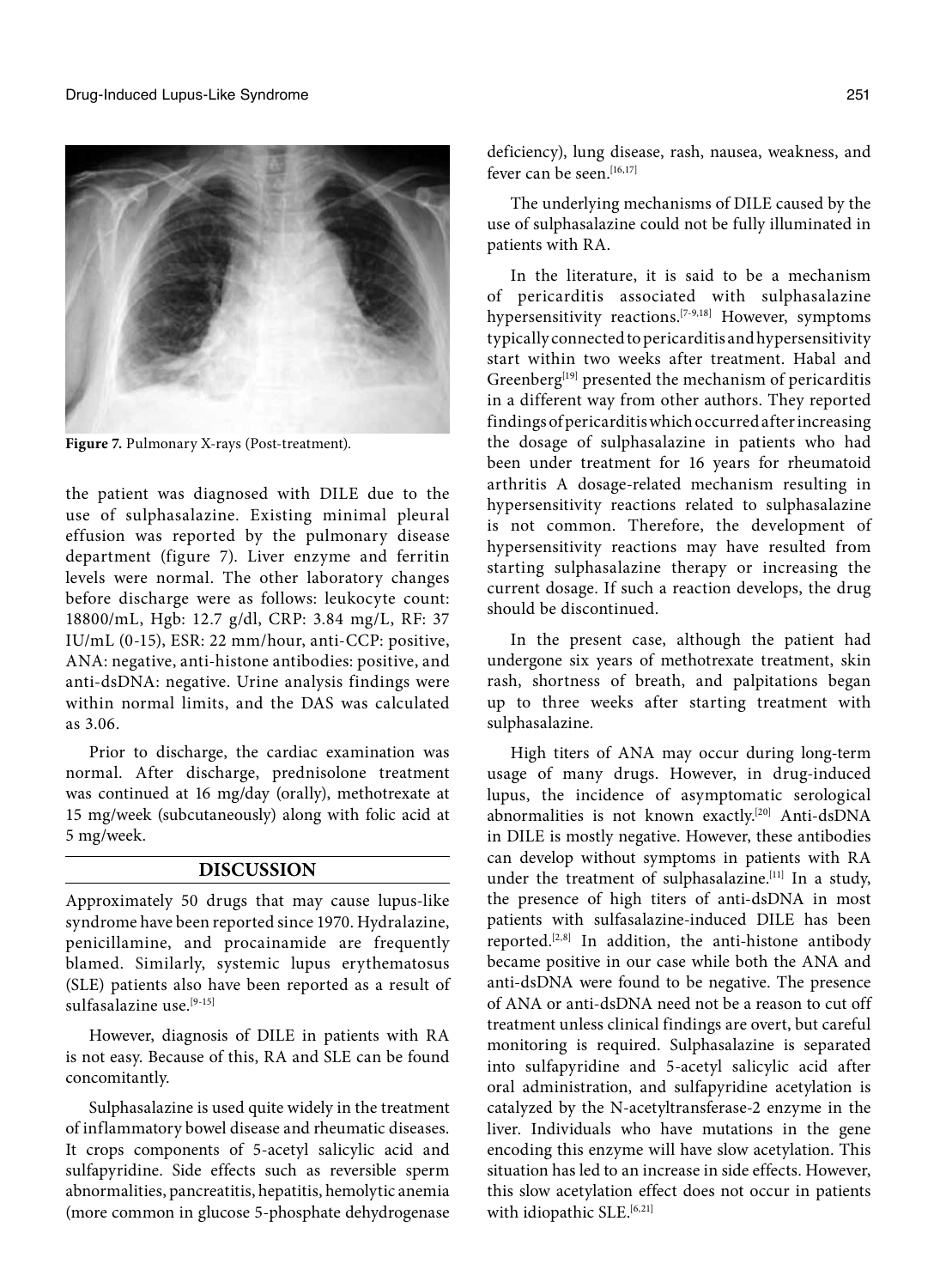Gunnarsson et al. $[4,6]$  in their reports discriminated the patients developing SLE and DILE during the sulphasalazine treatment and indicated that the underlying mechanism is the slow acetylation. Therefore, high levels of sulfapyridine were reported to play an important role in the mechanism of DILE.

In our study, no comments could be made regarding this because we did not look for this enzyme in our patient. Cuteneous findings, joint complaints, and serositis are the main clinical features in sulfapyridineinduced DILE.

Arthralgia, fever, and rash have been reported as 33%, 25%, and 88% respectively in drug-induced lupus studies, and severe renal disease has not been reported despite the presence of leukopenia, anemia, vasculitis, and pneumonitis.<sup>[22,23]</sup>

In our case, there were signs of pleural and pericardial effusion along with the chest pain and palpitations associated with arthralgia, fever, and skin rash. The clinical findings improved dramatically within a week after the discontinuation of sulphasalazine and the start of corticosteroid therapy.

In conclusion, the following can be surmised from in this case;

- While receiving methotrexate treatment, the emergence of symptoms of cardiac disease occurred after the addition of sulphasalazine
- Positive cultures were not found in pericardial effusion nor in the blood culture.
- When symptoms of cardiac disease occur in a patient with RA, it should be kept in mind that cardiac involvement is associated with sulphasalazine, and medication should be discontinued immediately.

## **Declaration of conflicting interests**

The authors declared no conflicts of interest with respect to the authorship and/or publication of this article.

#### **Funding**

The authors received no financial support for the research and/or authorship of this article.

## **REFERENCES**

1. Voskuyl AE. The heart and cardiovascular manifestations in rheumatoid arthritis. Rheumatology (Oxford) 2006;45 Suppl 4:iv4-7.

- 2. Mor A, Pillinger MH, Wortmann RL, Mitnick HJ. Druginduced arthritic and connective tissue disorders. Semin Arthritis Rheum 2008;38:249-64.
- 3. Marzano AV, Vezzoli P, Crosti C. Drug-induced lupus: an update on its dermatologic aspects. Lupus 2009;18:935-40.
- 4. Gunnarsson I, Nordmark B, Hassan Bakri A, Gröndal G, Larsson P, Forslid J, et al. Development of lupus-related side-effects in patients with early RA during sulphasalazine treatment-the role of IL-10 and HLA. Rheumatology (Oxford) 2000;39:886-93.
- 5. Gujral N, Friedenberg F, Friedenberg J, Gabriel G, Kotler M, Levine G. Pleuropericarditis related to the use of mesalamine. Dig Dis Sci 1996;41:624-6.
- 6. Gunnarsson I, Kanerud L, Pettersson E, Lundberg I, Lindblad S, Ringertz B. Predisposing factors in sulphasalazine-induced systemic lupus erythematosus. Br J Rheumatol 1997;36:1089-94.
- 7. Demir R, Bodur H, Tokoğlu F, Olcay I, Uçan H, Borman P. High resolution computed tomography of the lungs in patients with rheumatoid arthritis. Rheumatol Int 1999;19:19-22.
- 8. Matteson EL. Extra-articular features of rheumatoid arthritis and systemic involvement. In: Hochberg MC, Silman AJ, Smolen JS, Weinblatt ME, Weisman MH, editors. Rheumatology. Philadelphia: Mosby; 2003. p. 781-92.
- 9. Clementz GL, Dolin BJ. Sulfasalazine-induced lupus erythematosus. Am J Med 1988;84:535-8.
- 10. Laversuch CJ, Collins DA, Charles PJ, Bourke BE. Sulphasalazine-induced autoimmune abnormalities in patients with rheumatic disease. Br J Rheumatol 1995;34:435-9.
- 11. Caulier M, Dromer C, Andrieu V, Le Guennec P, Fournie B. Sulfasalazine induced lupus in rheumatoid arthritis. J Rheumatol 1994;21:750-1.
- 12. Carr-Locke DL. Sulfasalazine-induced lupus syndrome in a patient with Crohn's disease. Am J Gastroenterol 1982;77:614-6.
- 13. Deboever G, Devogelaere R, Holvoet G. Sulphasalazineinduced lupus-like syndrome with cardiac tamponade in a patient with ulcerative colitis. Am J Gastroenterol 1989;84:85-6.
- 14. Veale DJ, Ho M, Morley KD. Sulphasalazine-induced lupus in psoriatic arthritis. Br J Rheumatol 1995;34:383-4.
- 15. Hobbs RN, Clayton AL, Bernstein RM. Antibodies to the five histones and poly(adenosine diphosphate-ribose) in drug induced lupus: implications for pathogenesis. Ann Rheum Dis 1987;46:408-16.
- 16. Kirkpatrick AW, Bookman AA, Habal F. Lupus-like syndrome caused by 5-aminosalicylic acid in patients with inflammatory bowel disease. Can J Gastroenterol 1999;13:159-62.
- 17. Capelland H, Madhok R. Disease-modifying antirheumatic drugs 2: sulfasalazine and dapsone. In: Marc C, editor. Rheumatology. 3rd ed.Hochberg: Mosby; 2003. p. 405-16.